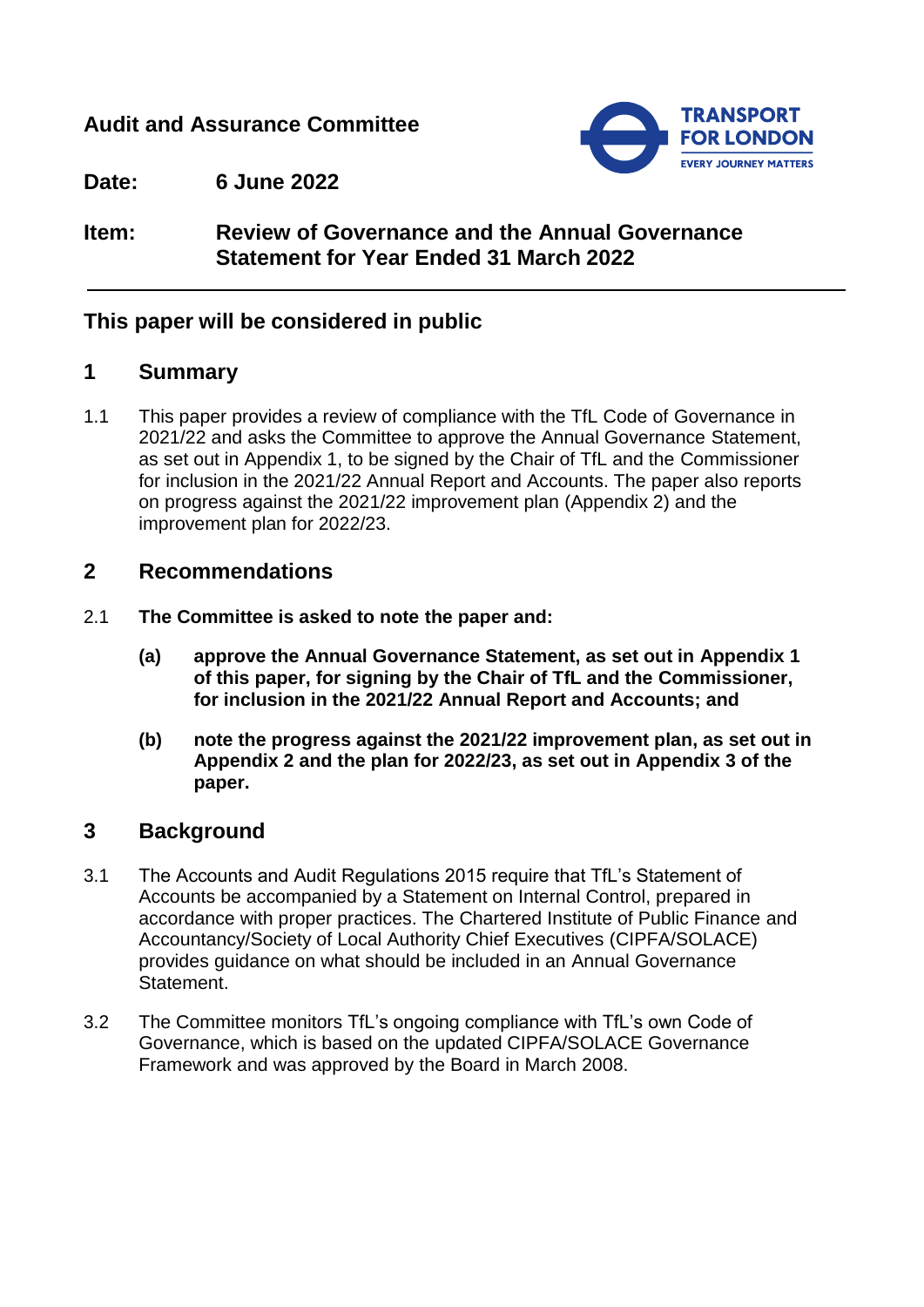## **4 The 2021/22 Review and the Annual Governance Statement The 2021/22 Review**

- 4.1 The annual review considers the degree of compliance with each undertaking in TfL's Code of Governance. The assessments for the degree of compliance with the Code of Governance's undertakings are consistently high.
- 4.2 The 2021/22 annual review concluded that TfL had a satisfactory level of compliance with the Code of Governance and highlighted the potential governance challenges involved in several anticipated changes.

#### **The Annual Governance Statement**

- 4.3 The Annual Governance Statement sets out the key elements of TfL's governance and how TfL complies with the core principles in the CIPFA/SOLACE Delivering Good Governance in Local Government Framework. It draws on the Head of Internal Audit's opinion, which does not identify any significant governance issues but sets out areas for improvement in 2022/23, including the progress on addressing previous audit reports on procurement governance and controls.
- 4.4 The impact of measures to address the coronavirus pandemic on TfL since March 2020 required a review of TfL's operations and finances. In February 2022, the Commissioner stood up a new Executive Committee structure for TfL to best meet the coming challenges and opportunities. The new structure is designed to support TfL being an even more efficient organisation focussed on financial sustainability and on supporting London's recovery. The structure of the Executive Committee was simplified and will lead a single unified organisation with a centrally set strategic framework that further embeds our Vision and Values. Changes to the governance of the organisation below the Executive Committee continue to be worked through. A long-term funding settlement has yet to be agreed with Government and the outcome of the ongoing discussions may require further review and changes to governance processes.
- 4.5 The draft Annual Governance Statement is included as Appendix 1. Progress against the improvement plan for 2021/22 is set out in Appendix 2.
- 4.6 The improvement plan for 2022/23 is set out in Appendix 3 and rolls forward and updates measures from 2021/22. The plan will be reviewed when a long-term sustainable funding settlement is agreed.

#### **List of appendices to this report:**

Appendix 1: Annual Governance Statement Appendix 2: Progress Against Improvement Plan 2021/22 Appendix 3: Improvement Plan 2022/23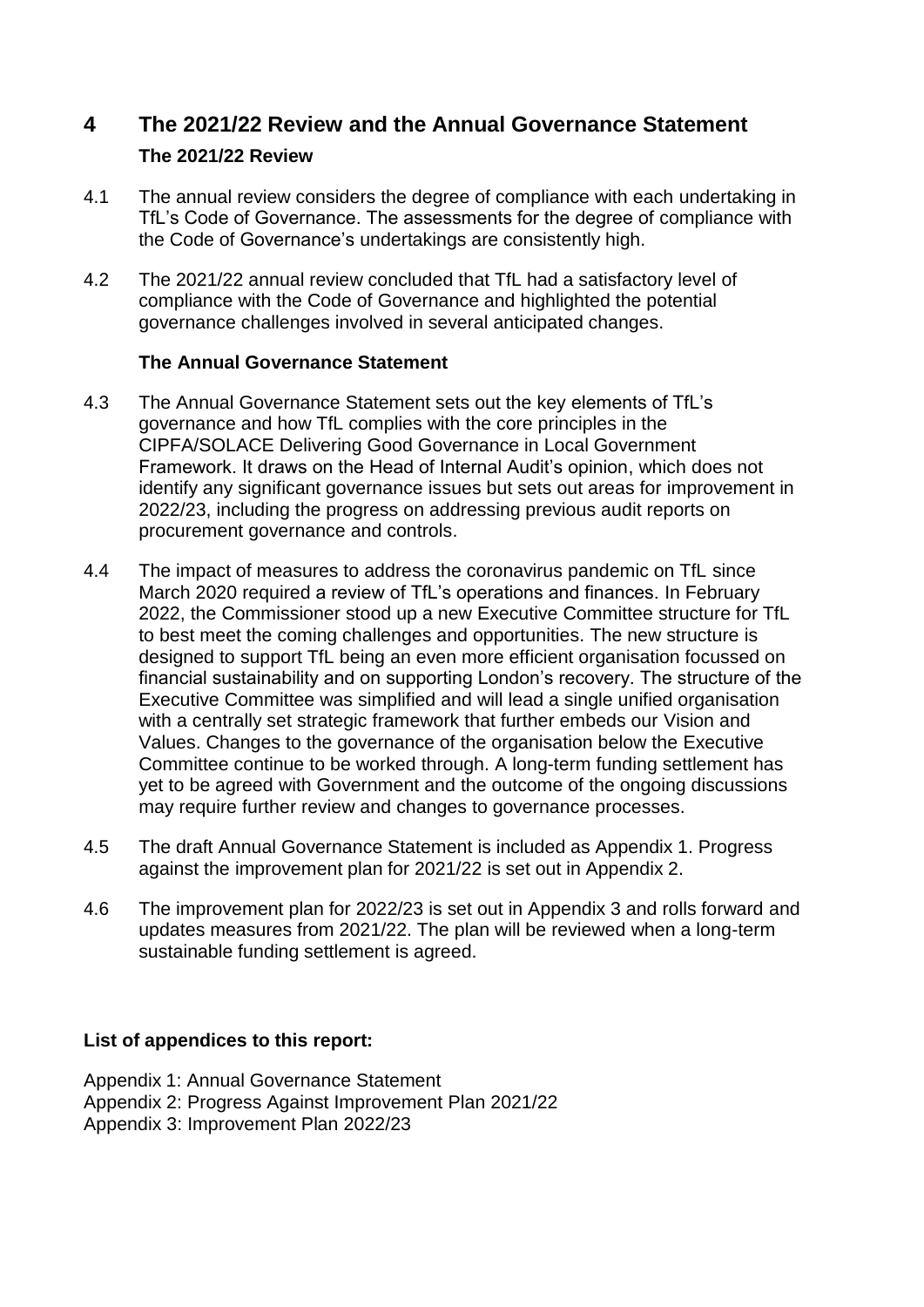#### **List of Background Papers:**

TfL Code of Governance

CIPFA Delivering Good Governance in Local Government: Framework 2016 Edition

CIPFA Delivering Good Governance in Local Government: Framework (CIPFA/SOLACE) Review of Annual Governance Statements 2016/17

CIPFA Developing An Effective Annual Governance Statement 2018

Contact Officer: Howard Carter, General Counsel Email: [HowardCarter@tfl.gov.uk](mailto:HowardCarter@tfl.gov.uk)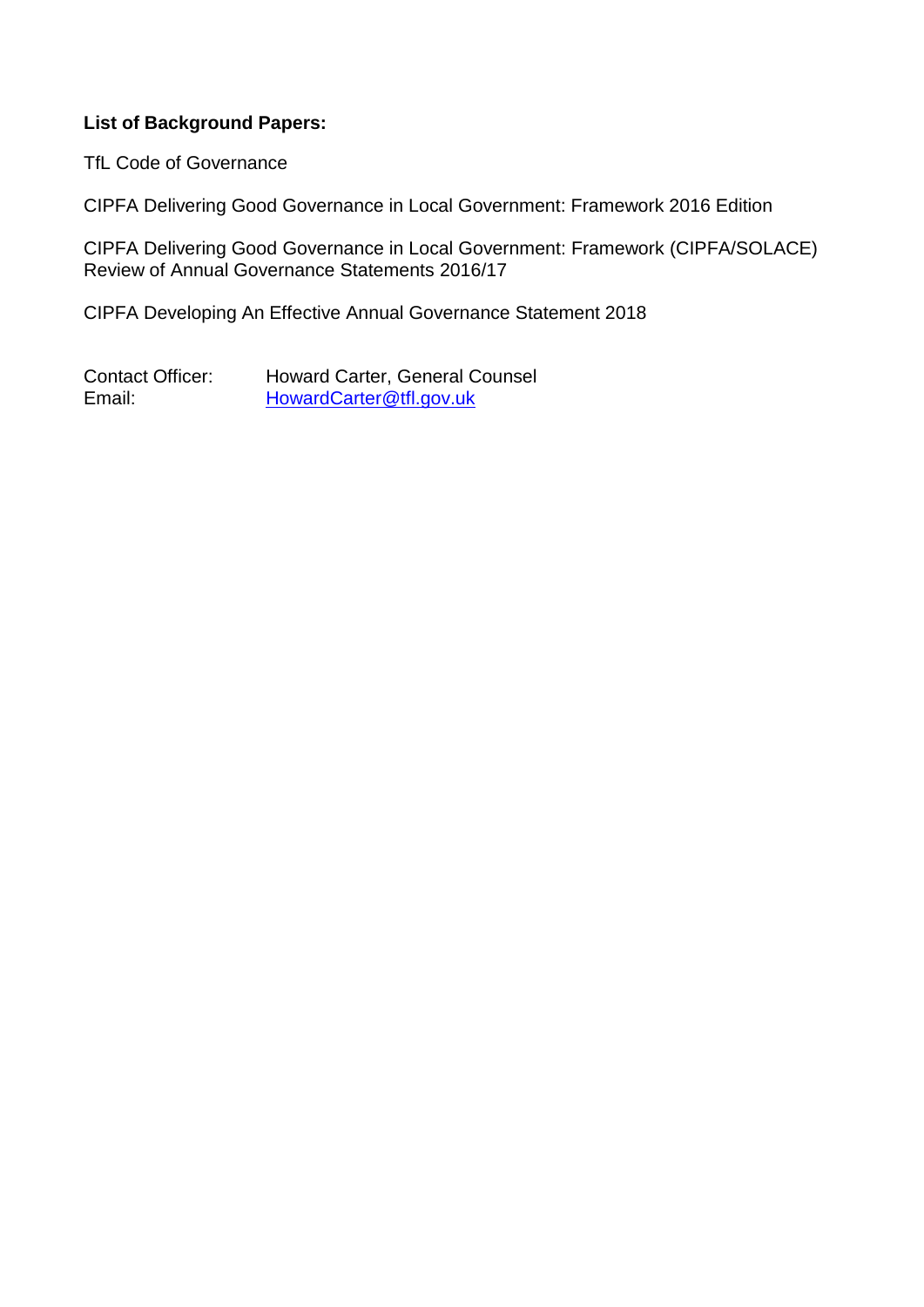## **Annual Governance Statement**

The CIPFA/SOLACE Delivering Good Governance in Local Government Framework (the Framework) requires local authorities, which includes TfL, to publish an Annual Governance Statement, and to be responsible for ensuring that:

- its business is conducted in accordance with all relevant laws and regulations;
- public money is safeguarded and properly accounted for; and
- resources are used economically, efficiently and effectively to achieve agreed priorities which benefit local people.

As a functional body of the Greater London Authority (GLA), TfL is a signatory to the GLA Group Corporate Governance Framework Agreement, which was updated in March 2022. The Agreement is an overarching commitment in relation to the culture and individual behaviours of the GLA Group and contains specific corporate governance commitments. The TfL Board agreed TfL has in place protocols and processes that address all the requirements of the Agreement.

TfL has approved and adopted a Code of Governance (the Code), which is consistent with the Framework and is published online at [tfl.gov.uk.](http://tfl.gov.uk/) The statement explains how TfL complies with the Code and meets the requirements of the Accounts and Audit Regulations 2015 in relation to the publication of a statement on internal control.

TfL's governance framework has been in place since the year ended 31 March 2001 and remains in place at the date of approval of the 2021/22 Statement of Accounts. The key elements of the governance framework are set out below:

#### **Key Elements of TfL's Governance Framework**

| Chair, Board,          | The Mayor appoints the Board and is the Chair. The Board   |
|------------------------|------------------------------------------------------------|
| Committees and         | provides leadership and determines and agrees TfL's        |
| Panels                 | strategic direction and oversees the performance of the    |
|                        | Executive Committee to deliver the Mayor's Transport       |
|                        | Strategy. The Budget, Business Plan and Capital Strategy   |
|                        | set out how the Mayor's Transport Strategy will be         |
|                        | delivered and are supported by TfL's Group and individual  |
|                        | business area Scorecards. The Board's effectiveness is     |
|                        | reviewed annually.                                         |
| <b>Decision Making</b> | Standing Orders set out TfL's decision-making process and  |
|                        | are regularly reviewed. The roles of Members and the       |
|                        | executive are clearly defined. The Board, its Committees   |
|                        | and Panels meet in public and all decisions taken are      |
|                        | published. The approval of Financial, Programme and        |
|                        | Project, Procurement and Land Authority by the             |
|                        | Commissioner and Chief Finance Officer is also reported to |
|                        | Committees along with any Mayoral Directions to TfL.       |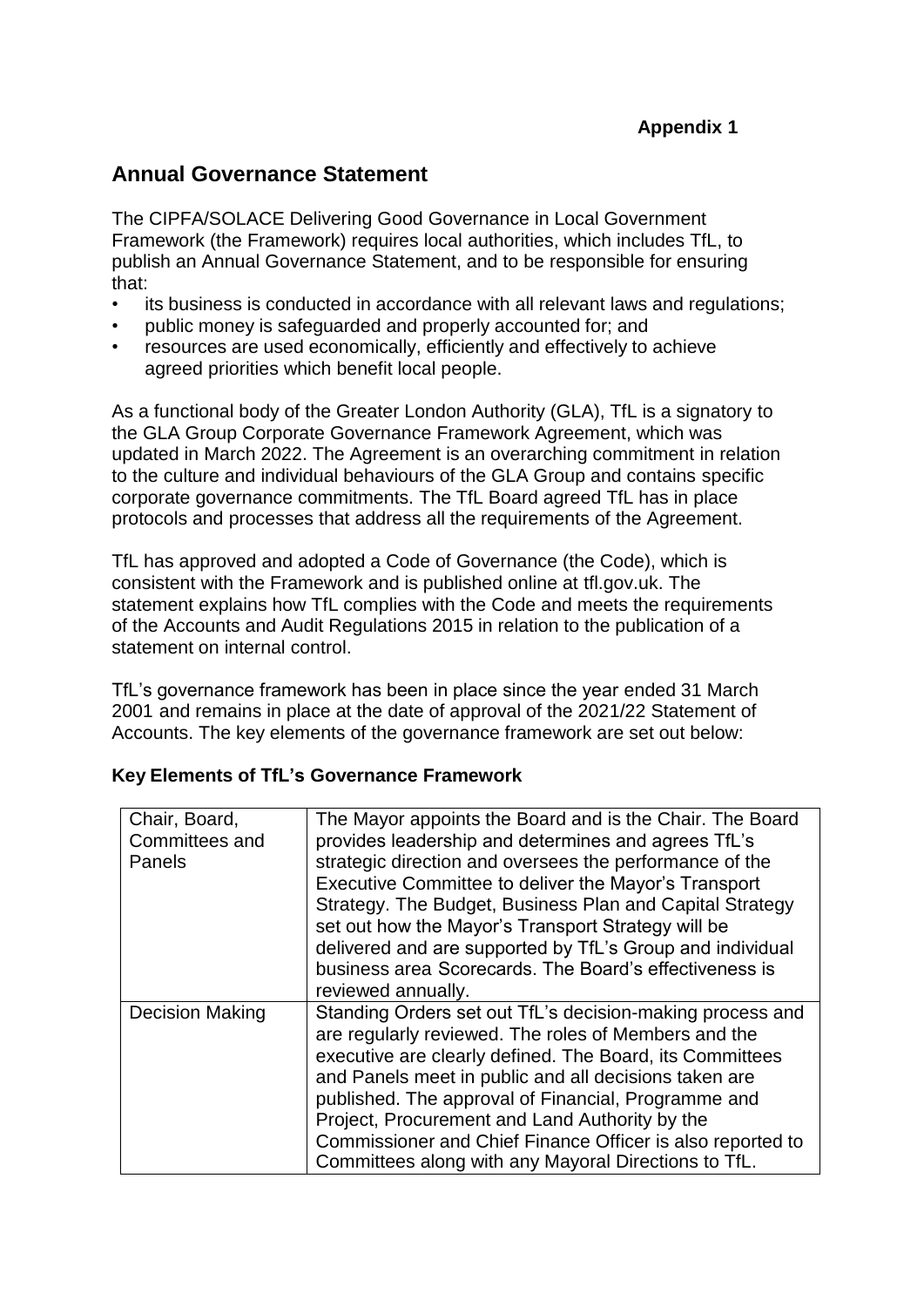| <b>Audit and Assurance</b> | The Committee reviews the effectiveness of the system of              |
|----------------------------|-----------------------------------------------------------------------|
| Committee                  | internal controls, including the integrated assurance                 |
|                            | framework and considers fraud and risk management                     |
|                            | issues. It also reviews the Annual Accounts prior to                  |
|                            | submission to the Board and TfL's compliance with the UK              |
|                            | Corporate Governance Code (where applicable). The Risk                |
|                            | and Assurance directorate and External Auditors support               |
|                            | the work of the Committee.                                            |
|                            |                                                                       |
| <b>Risk Management</b>     | TfL has an Enterprise Risk management system that sets                |
|                            | out TfL's strategic risks, supported by local risk registers          |
|                            | throughout TfL, which are monitored by the appropriate                |
|                            | senior manager. The Audit and Assurance Committee                     |
|                            | oversees the implementation of the risk management                    |
|                            | system, with individual Committees and Panels reviewing               |
|                            | each Enterprise Risk within their remit at least annually. The        |
|                            | Executive Committee also regularly reviews all the                    |
|                            | <b>Enterprise Risks.</b>                                              |
| Scrutiny and review        | The Board, Committees and Panels each receive regular                 |
|                            | quarterly reports on TfL's performance. These reports                 |
|                            | cover: performance against the Scorecard; financial                   |
|                            | performance; customer and operational performance;                    |
|                            | safety, health and environment; and human resources. The              |
|                            | Audit and Assurance Committee reviews TfL's overall audit             |
|                            | and assurance arrangements.                                           |
| <b>The Commissioner</b>    | The Commissioner and Executive Committee are                          |
| and the Executive          | responsible for the delivery of day to day operations.                |
| Committee                  | The statutory Chief Finance Officer (TfL's appointed                  |
|                            | officer under s127 of the Greater London Authority Act                |
|                            | 1999) is responsible for safeguarding TfL's financial                 |
|                            | position. Generally <sup>1</sup> , the postholder reports directly to |
|                            | TfL's managing Chief Finance Officer and, while not on                |
|                            | the Executive Committee, plays an active part in TfL                  |
|                            | strategic decision-making through involvement in all key              |
|                            | decisions with a significant financial implication and has            |
|                            | management responsibility to produce the Business                     |
|                            | Plan and statutory accounts. The General Counsel,                     |
|                            | along with the Commissioner, is responsible for                       |
|                            | ensuring compliance with the law and promoting good                   |
|                            | corporate governance and high standards of public                     |
|                            | conduct. The Director of Risk and Assurance annually                  |
|                            | comments on the effectiveness of the Code.                            |

 $\overline{a}$ 

<sup>1</sup> From April 2022 interim arrangements are in place until the appointment of a new managing Chief Finance Officer.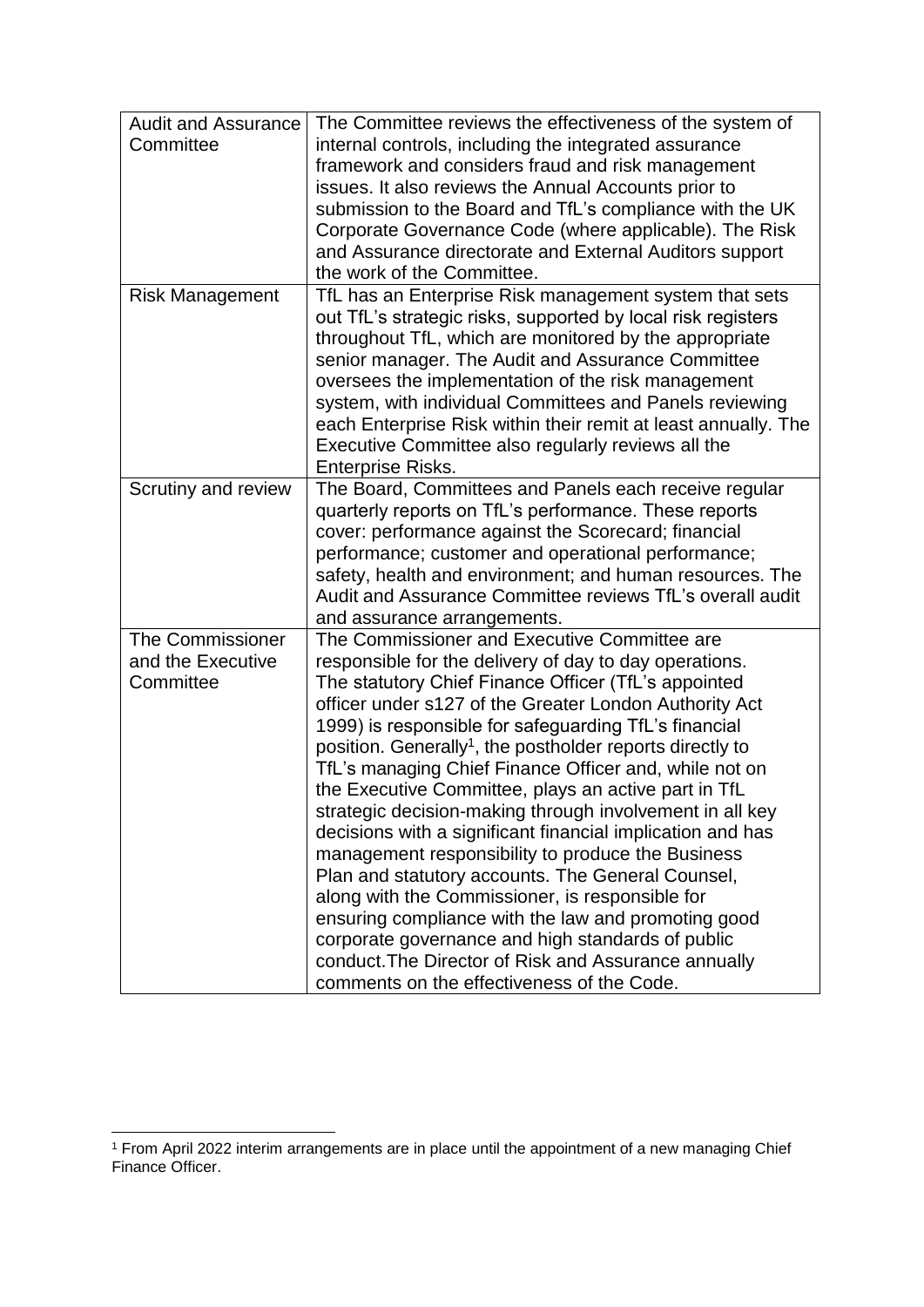### **Applying the Framework Principles**

**Principle A: Behaving with integrity, demonstrating strong commitment to ethical values, and respecting the rule of law:** TfL's Code of Conduct for Members and staff reinforces a public service ethos and high standards of behaviour. It is supported by more detailed guidance, including a Modern Slavery Statement, TfL's Whistleblowing Procedures and guidance on conflicts of interest. The General Counsel and Commissioner have specific responsibilities to ensure that TfL's decisions meet legal requirements. Inductions for new senior staff and the four new Members of the Board appointed in 2021/22 explicitly covered the importance of behaviours and ethical values. Declarations of interests for Members and the most senior staff are published on tfl.gov.uk and declared at meetings.

**Principle B: Ensuring openness and comprehensive stakeholder engagement:** TfL has a transparency strategy and publishes a substantial amount of information. It engages with stakeholders and partners through consultation and its work with London Councils and individual boroughs. It cooperates with appropriate organisations to ensure there is independent scrutiny of its financial and operational reporting processes. Board, Committee and Panel meetings are held in public and are now routinely webcast contemporaneously on TfL's YouTube channel to further enhance transparency in decision-making. TfL has an active social media presence including Facebook, Twitter and YouTube.

**Principle C: Defining outcomes in terms of sustainable economic, social, and environmental benefits.** TfL's meets this objective through its delivery of the Mayor's Transport Strategy, supported by its Vision and Values, Business Plan and the annual Scorecard process. The Business Plan and Scorecard measures flow through to team and individual staff objectives. The quarterly reports to the Board, Committees and Panels, as well as papers seeking authority for projects, provide commentary on how they support the objective of delivering the Mayor's Transport Strategy.

In September 2021, following a bottom-up staff engagement process, the Commissioner launched TfL's Vision and Values. This defined TfL's purpose as "To move London forward safely, inclusively and sustainability" and its vision as "We'll be a strong, green heartbeat for London". TfL established five roadmaps to deliver the Vision and Values and these will be reviewed annually. They will guide planning and decision-making, provide direction while maintaining flexibility for different areas of the business to develop their own plans to contribute and support frequent, open reporting on how we are doing. The roadmaps cover:

- Colleagues be a great place to work for everyone to thrive;
- Customers give customers more reasons to choose sustainable travel;
- Finance rebuild our finances, be more efficient and secure our future;
- Green reduce emissions in London and protect and improve our environment: and
- Our foundation operational and project delivery.

**Principle D: Determining the intervention necessary to achieve intended outcomes.** The Quarterly Performance Report and other key quarterly reports submitted to Committees and Panels track TfL's activities in terms of key performance indicators and delivery of the Mayor's Transport Strategy. These also highlight remedial actions taken where slippage occurs. TfL's intervention in the governance of the Crossrail project in 2020, enabled the Elizabeth Line Delivery Group and Elizabeth Line Committee to drive the project forward, with the line opening on 24 May 2022. TfL has also recognised the need to enhance the governance and controls around its property programme to drive forward schemes that will deliver affordable housing for the Mayor and revenue for TfL. A Land and Property Committee has been established to oversee the operation and delivery of TfL's property programme through TfL's subsidiary entity, TTL Properties Limited. The enhanced governance for the entity is being finalised and will be reviewed and overseen by the new Committee.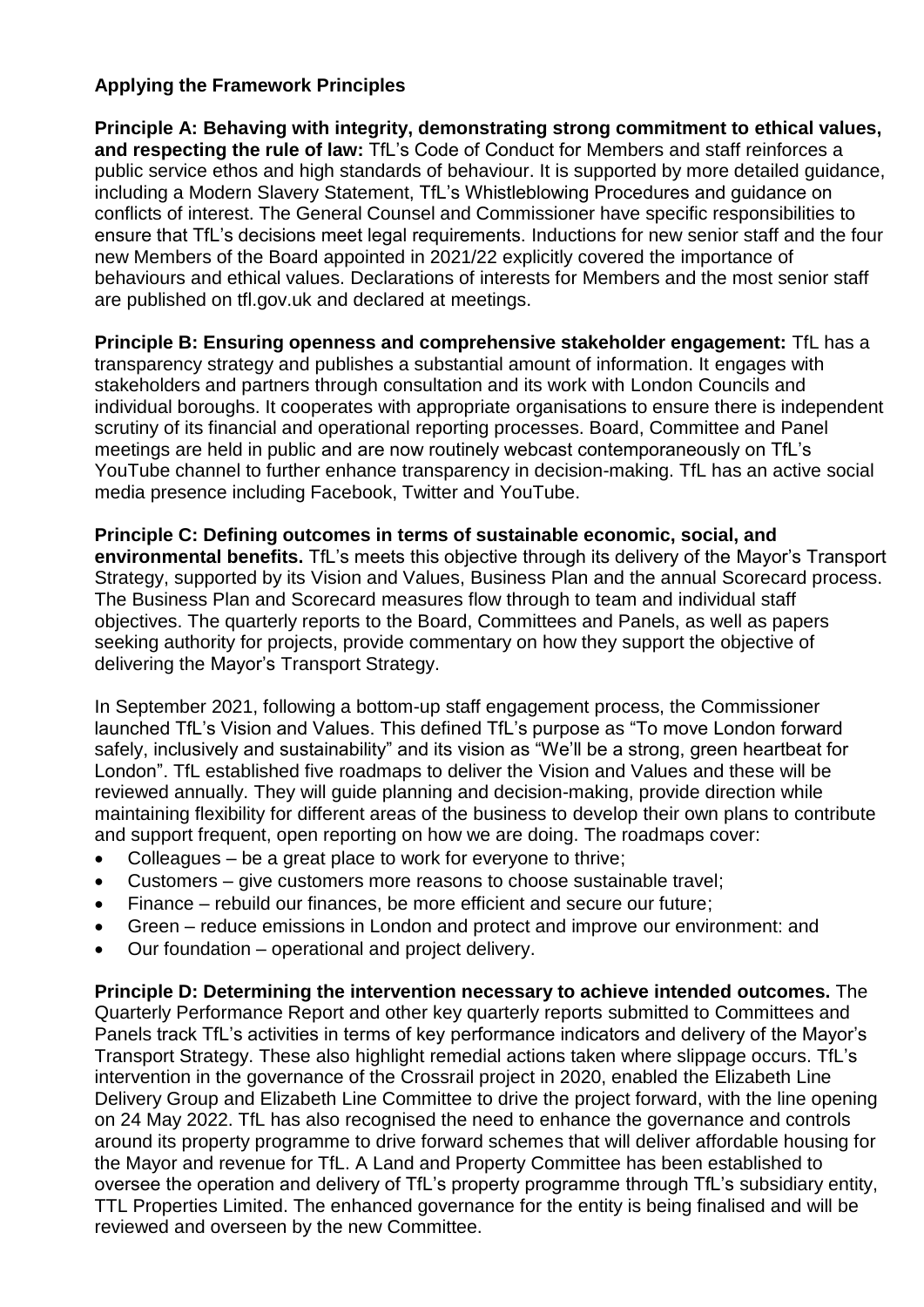**Principle E: Developing TfL's capacity, including the capability of its leadership and individuals within it:** The structure of the Executive Committee and the roles and responsibilities of its Members were refreshed in February 2022 and revised governance arrangements below this level are being reviewed and implemented. TfL undertakes a wide range of Human Resources activities to develop the capacity of its people. Regular reports are submitted to the Safety, Sustainability and Human Resources Panel and the Remuneration Committee on this and key initiatives including the leadership programme, succession planning and TfL's graduate and apprenticeship programmes. During the year, the Remuneration Committee reviewed and supported changes to TfL's approach to talent and performance management. The new Vision and Values are also intended to develop capacity (see Principle C above). Members are developed through induction, briefings and site visits. Four new Members were appointed and inducted during the year.

**Principle F: Managing risks and performance through strong internal controland financial management.** TfL's Enterprise Risk management system sets out TfL's main strategic risks and mitigations, with more detailed risk registers held throughout TfL and reflected in individual staff objectives. TfL reviewed all Level 0 Enterprise and Level 1 Strategic Risks as a result of the changes brought on by the coronavirus pandemic and each of these has been reviewed by the Executive Committee and the relevant Board Committee or Panel throughout the year, with the exception of Financial Sustainability (ER7), as this risk has been the subject of ongoing discussions and negotiations throughout the year. The Audit and Assurance Committee maintains overall responsibility for scrutinising TfL's approach to risk andreceives reports to each meeting. The Finance Committee scrutinises TfL's financial performance and reports on this to the Board. In response to the impact of the coronavirus pandemic on TfL's finances, several rigorous cost control and scrutiny measures were introduced or refined during the year. TfL has also continued to embed the TfL Health, Safety and Environment management system and has continuous improvement plans in place to enhance the system and strengthen the maturity of compliance.

**Principle G: Implementing good practices in transparency, reporting and audit to deliver effective accountability.** TfL follows the Government Communication Service guidance on providing clear and accurate information. It has a published transparency strategy and has developed its website and the format of its reports to improve transparency and accessibility. Minutes of meetings, key decisions taken outside of meetings, the registers of Members and the most senior staff's interests and acceptance of gifts and hospitality, along with details of contracts awarded over £5,000 are published on tfl.gov.uk.

#### **Review of Effectiveness**

TfL conducts, at least annually, a review of the effectiveness of its governance framework including the system of internal control, which is reported to the Audit and Assurance Committee. There is also an annual Board Effectiveness Review.

TfL continually reviews the effectiveness of its governance arrangements, including all aspects of TfL's operations including its relationships with its group entities. The Risk and Assurance Annual Report includes the opinion of the Head of Internal Audit on the overall framework of TfL's governance, risk management and internal control in the year. The opinion for the year ending 31 March 2022 concluded that the overall framework of TfL's governance, risk management and internal control is generally adequate for TfL's business needs and operated in an effective manner. There were no matters raised for the attention of the Board other than the progress on addressing procurement governance and control issues. The Board Effectiveness Review was considered in December 2021 and concluded that the current decision-making structure was effective. An externally led review is proposed for 2022.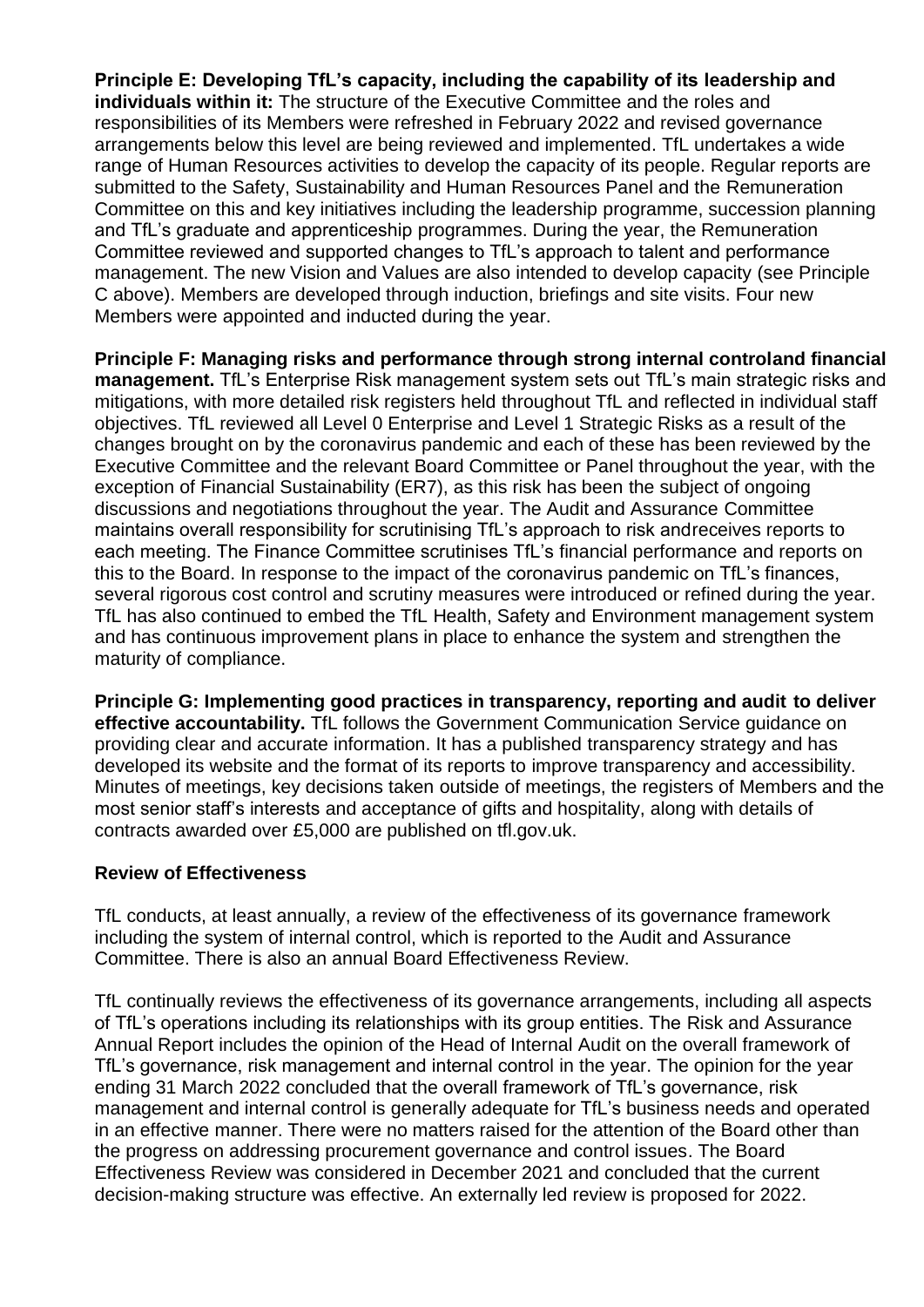The coronavirus pandemic has continued to have a significant impact on TfL's operational activities and its finances. In January 2021, TfL submitted a financial sustainability plan to Government as part of the process for securing a long-term funding settlement. A series of short-term funding settlements have been approved while work continues to secure a long-term settlement to enable TfL to effectively plan.

#### **Conclusion**

TfL is satisfied that appropriate governance arrangements are in place. It recognises that there is always more that can be done and remains committed to maintaining and where possible improving these arrangements. The key ways of doing this are:

- keeping its governance arrangements under continuous review, includingthrough the annual Board Effectiveness Review;
- addressing issues identified by Internal Audit as requiring improvement;
- reviewing and enhancing performance reporting to focus on key risks andareas for improvement; and
- listening to feedback from key stakeholders.

Signed: ………..................…… Signed: ………..................……

Chair of TfL Chair Commissioner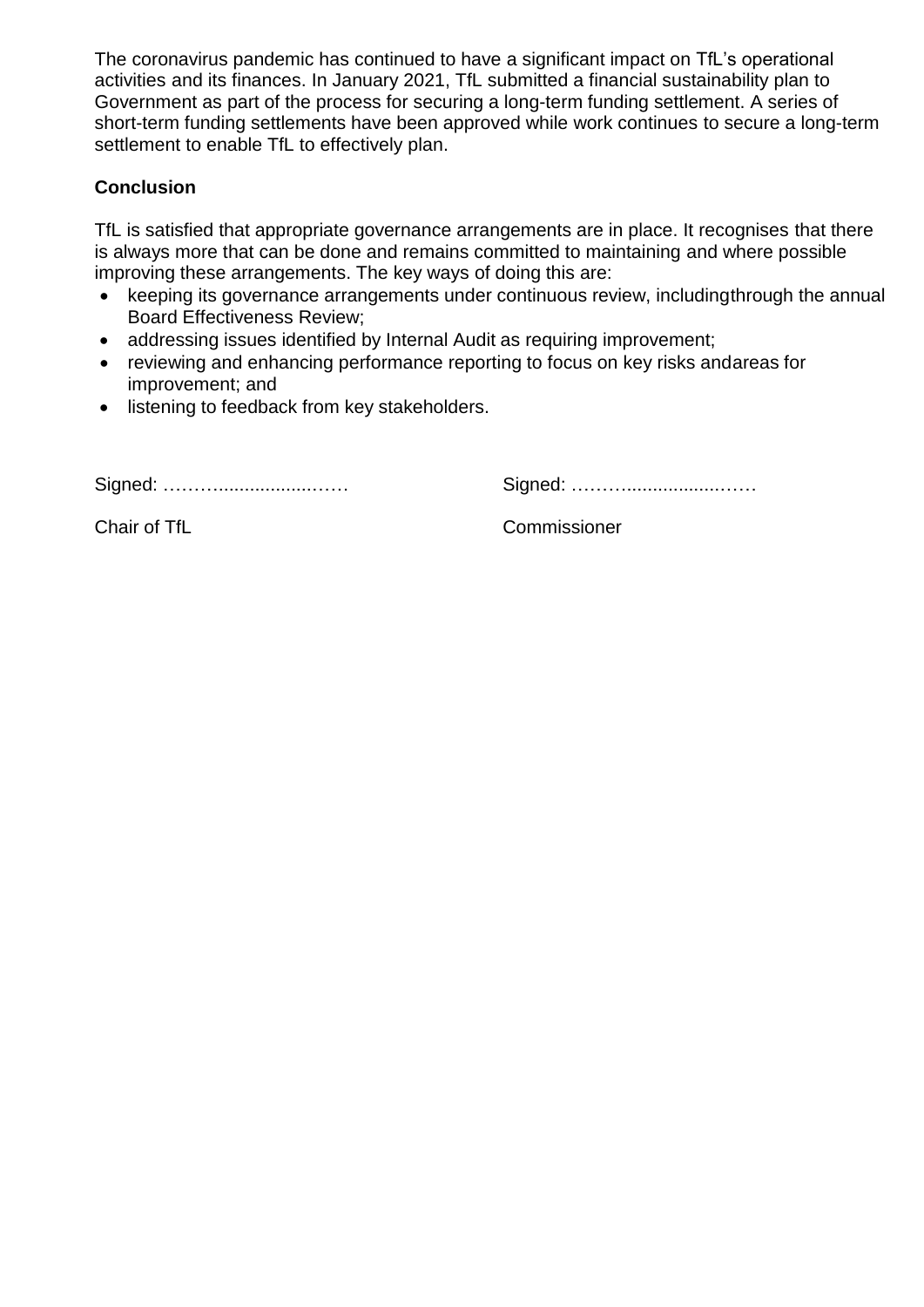# **Appendix 2**

# **Improvement Plan 2021/22 Progress**

| <b>Proposed Activity</b>                                                                                                                                                                                                                 | <b>Responsible</b>                                                              | <b>Status Update</b>                                                                                                                                                                                                                                                                                                                                                                                                                       |
|------------------------------------------------------------------------------------------------------------------------------------------------------------------------------------------------------------------------------------------|---------------------------------------------------------------------------------|--------------------------------------------------------------------------------------------------------------------------------------------------------------------------------------------------------------------------------------------------------------------------------------------------------------------------------------------------------------------------------------------------------------------------------------------|
| <b>Board Effectiveness:</b><br>Undertake and implement<br>recommendations from a<br>2021 Board Effectiveness<br>Review and prepare for any<br>changes to the Board arising<br>from the May 2021 Mayoral<br>Election.                     | <b>Managing Director</b><br><b>General Counsel</b><br>[Updated from<br>2020/21] | Complete. A review was<br>conducted in autumn and<br>reported to the Board on 8<br>December 2021. The<br>Board and its decision-<br>making structure were<br>considered effective.<br>Previous actions had been<br>addressed satisfactorily<br>while recognising the<br>need for continuous<br>improvement.                                                                                                                                |
|                                                                                                                                                                                                                                          |                                                                                 | Four new Members were<br>appointed during the year.                                                                                                                                                                                                                                                                                                                                                                                        |
| <b>Subsidiary Entities: Annual</b><br>reviews to be undertaken to<br>simplify the structure and<br>reduce unnecessary costs.<br>Continued support to new<br>and existing statutory<br>directors on their duties and<br>responsibilities. | <b>General Counsel</b><br>[Continual]                                           | Ongoing. The 2021 annual<br>review was completed.<br>Changes to operation and<br>governance of TTL<br>Properties Limited and its<br>subsidiaries are being<br>worked through.<br><b>Changes to Company</b><br>Director appointments<br>impacted by changes to<br><b>Executive Committee roles</b><br>or changes of staff are<br>being implemented.<br>Advice and guidance will<br>continue to be offered to<br>existing and new directors. |
| <b>Operating Model and</b><br><b>Processes: Continue to</b><br>develop TfL's operating<br>model and processes in<br>accordance with agreed<br>organisational change<br>programmes.                                                       | <b>Executive Committee</b><br>[Updated / Continual]                             | Organisational change<br>programmes continue.<br>Executive leadership<br>team reviewed.<br>Governance at and<br>below Executive<br>Committee level is<br>currently under<br>review.                                                                                                                                                                                                                                                        |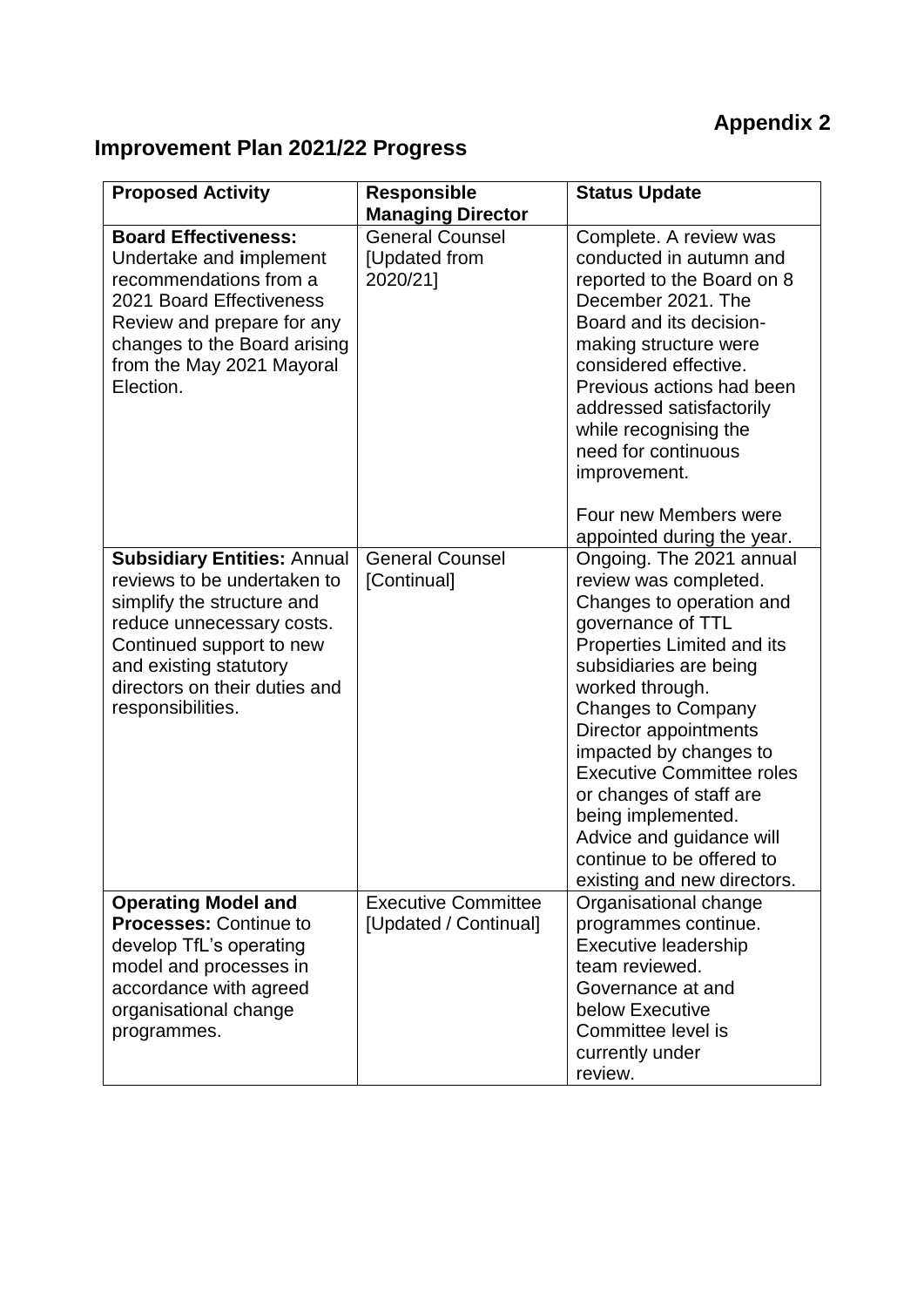| <b>Proposed Activity</b>                                                                                                                                                                                                                                                                                                                                                | <b>Responsible</b>                                                                                                                                               | <b>Status Update</b>                                                                                                                                                                                                                                                                                                                                                                                                                                       |
|-------------------------------------------------------------------------------------------------------------------------------------------------------------------------------------------------------------------------------------------------------------------------------------------------------------------------------------------------------------------------|------------------------------------------------------------------------------------------------------------------------------------------------------------------|------------------------------------------------------------------------------------------------------------------------------------------------------------------------------------------------------------------------------------------------------------------------------------------------------------------------------------------------------------------------------------------------------------------------------------------------------------|
|                                                                                                                                                                                                                                                                                                                                                                         | <b>Managing Director</b>                                                                                                                                         |                                                                                                                                                                                                                                                                                                                                                                                                                                                            |
| <b>TfL Scorecards: Continue</b><br>to develop TfL's Scorecard<br>and effective operational<br>and performance<br>measurement processes to<br>reflect requests from the<br><b>Finance and Remuneration</b><br>Committees for a simplified<br>Scorecard with fewer<br>priorities to help drive<br>performance.                                                            | <b>Executive Committee</b><br>[Continuall]                                                                                                                       | The 2021/22 Scorecards<br>encapsulated the key<br>priorities of attracting<br>customers back onto our<br>network, achieving financial<br>sustainability, and<br>decarbonising our<br>operations, while never<br>compromising on safety.                                                                                                                                                                                                                    |
| <b>TfL Management System:</b><br>Continue with the<br>development of a TfL wide<br>integrated system and<br>implement the outcome of<br>the Vision and Values<br>Review.                                                                                                                                                                                                | <b>General Counsel</b><br>[Continual]                                                                                                                            | The development of the<br>Management System is a<br>continuous programme,<br>which this year included<br>the implementation of the<br>outcome of the Vision and<br>Values Review.                                                                                                                                                                                                                                                                          |
| Safety, Health and<br><b>Environment (SHE): To</b><br>continue to implement<br>and embed the TfL<br>Safety, Health and<br>Environmental<br>management system.                                                                                                                                                                                                           | Chief SHE Officer /<br><b>Chief Operations</b><br>Officer / Executive<br>Committee<br>[Continual]                                                                | This work is ongoing.<br>Quarterly reports on SHE<br>performance are<br>submitted to the Safety,<br>Sustainability and Human<br>Resources Panel and an<br>annual report is made to<br>the Board each July.                                                                                                                                                                                                                                                 |
| <b>Audit, Assurance and Risk</b><br>Management: Rebase the<br><b>Audit and Assurance Plan</b><br>considering the impact of<br>Covid-19. Continue to<br>develop our Risk<br>Management processes and<br>their oversight by<br>Committees and Panels,<br>addressing lessons learnt<br>from 2019/20 (as reported to<br>the Audit and Assurance<br>Committeein March 2020). | <b>Chief Finance Officer</b><br><b>General Counsel</b><br>Director of Risk and<br>Assurance<br><b>Executive Committee</b><br>[Continual/Updated<br>from 2020/21] | <b>New Enterprise Risks were</b><br>adopted and embedded for<br>2020/21, reflecting the<br>impact of the coronavirus<br>pandemic. Lessons from<br>2020/21 were addressed.<br><b>Enterprise Risks were</b><br>reported to Committees<br>and Panels - except for<br>that on Financial<br><b>Sustainability as Members</b><br>received regular updates in<br>relation to the ongoing<br>discussions with<br>Government on a long-<br>term funding settlement. |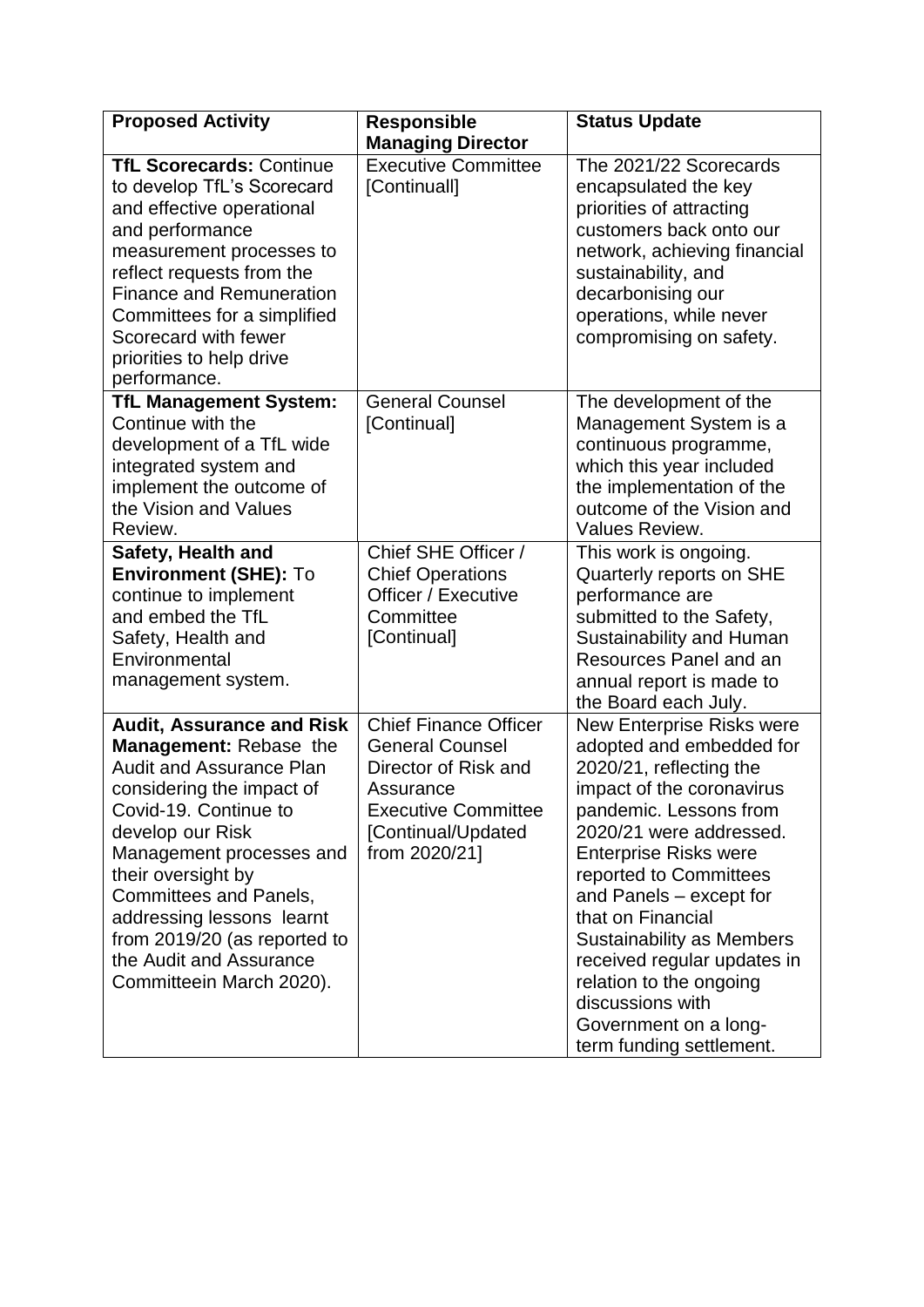| <b>Proposed Activity</b>                                                                                                                                                                                                                                                                                                                             | <b>Responsible</b>                                                                  | <b>Status Update</b>                                                                                                                                                                                                                                                                                                                                                                                                                                      |
|------------------------------------------------------------------------------------------------------------------------------------------------------------------------------------------------------------------------------------------------------------------------------------------------------------------------------------------------------|-------------------------------------------------------------------------------------|-----------------------------------------------------------------------------------------------------------------------------------------------------------------------------------------------------------------------------------------------------------------------------------------------------------------------------------------------------------------------------------------------------------------------------------------------------------|
| <b>Crossrail: To further</b><br>embed the new<br>governance<br>arrangements for the<br>project to achieve its<br>delivery to completion.                                                                                                                                                                                                             | <b>Managing Director</b><br><b>Executive Committee</b><br>[Updated from<br>2020/21] | This work is ongoing. The<br>governance of the Crossrail<br>project was transferred to TfL<br>on 1 October 2020. The<br>operation of the Elizabeth<br>Line Delivery Group and the<br><b>Elizabeth Line Committee</b><br>have operated effectively,<br>with the opening of the<br>central tunnel section and<br>launch of the Elizabeth line<br>on 24 May 2022. Further<br>changes are being made to<br>the governance as the<br>project draws to a close. |
| <b>Transparency: Continue</b><br>to develop our proactive<br>approach to transparency<br>and maintain<br>performance on<br>responding to Freedom of<br>Information requests.                                                                                                                                                                         | Director of News and<br>Corporate Affairs/<br><b>General Counsel</b><br>[Continual] | We continued to publish<br>more information and<br>improve the quality of<br>information published. In<br>2021/22, we maintained the<br>very good performance in<br>responding to FOI requests.                                                                                                                                                                                                                                                           |
| <b>Procurement and Contract</b><br><b>Management:</b><br>Implement the findings<br>from the Independent<br><b>Investment Programme</b><br><b>Advisory Group and</b><br>Internal Audit reviews of<br><b>Procurement and Supply</b><br>Chain governance<br>(arising from Internal<br>Audit Opinions for the<br>years ended 31 March<br>2019 and 2020). | <b>Chief Finance</b><br>Officer/Chief<br><b>Capital Officer</b>                     | The Audit and Assurance<br>Committee has been<br>provided with updates<br>during the year. The new<br>Procurement and<br><b>Commercial Services</b><br>team had been stood up.<br>Significant improvements<br>have been made and<br>previous Internal Audit<br>and IIPAG findings to<br>improve the control<br>environment have been<br>implemented. Action plans<br>are in place to further<br>improve internal control<br>and governance.               |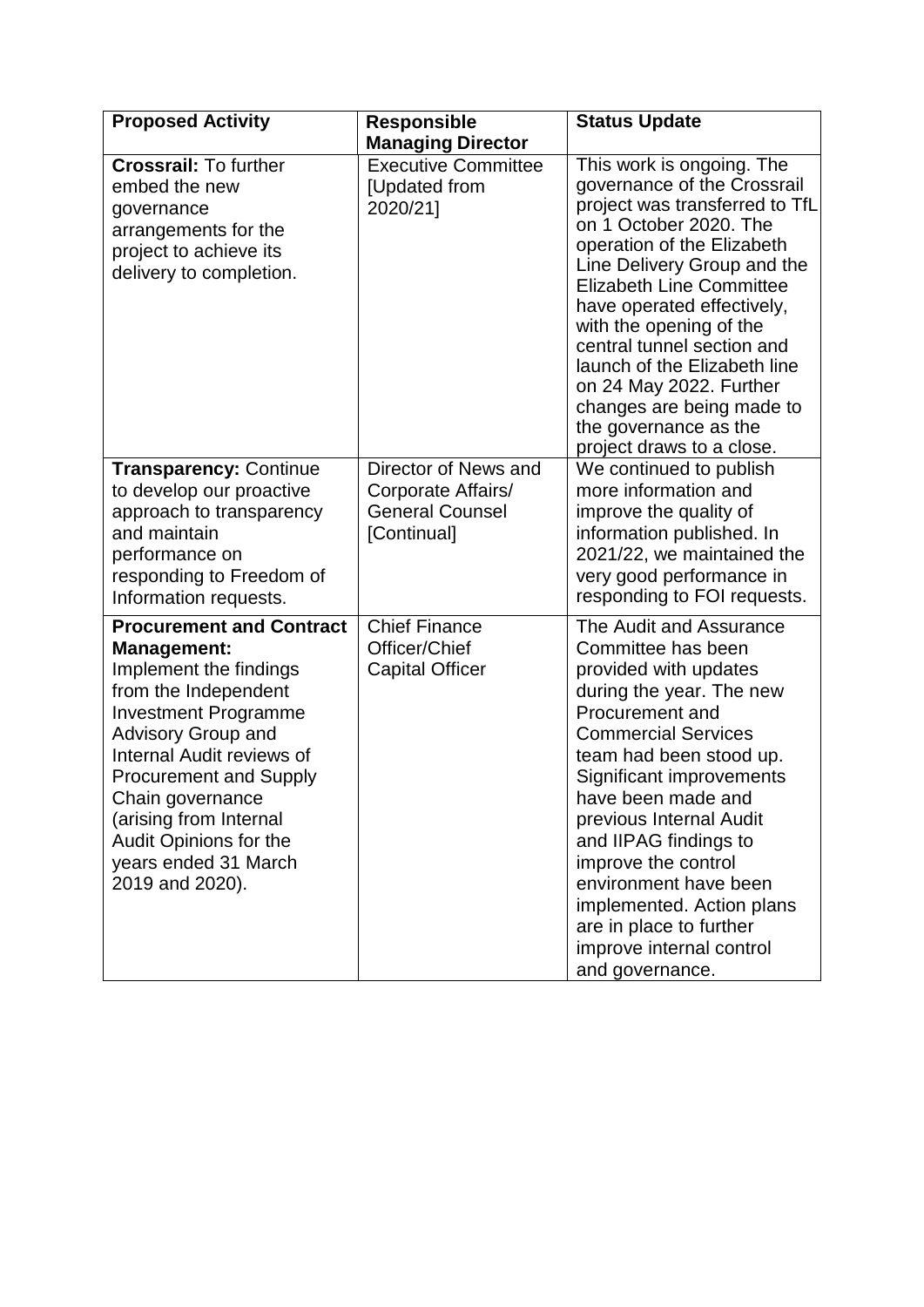# **Appendix 3**

## **Improvement Plan 2022/23**

| <b>Proposed Activity</b>                                                                                                                                                                                                                                                                                     | <b>Responsible</b><br><b>Managing Director</b>                                          | <b>Status Update</b>                                                                                                                                                                                                                                  |
|--------------------------------------------------------------------------------------------------------------------------------------------------------------------------------------------------------------------------------------------------------------------------------------------------------------|-----------------------------------------------------------------------------------------|-------------------------------------------------------------------------------------------------------------------------------------------------------------------------------------------------------------------------------------------------------|
| <b>Board Effectiveness:</b><br>Commission and undertake<br>an externally led 2022 Board<br><b>Effectiveness Review and</b><br>implement its<br>recommendations.                                                                                                                                              | <b>General Counsel</b><br>[Updated from<br>2021/22]                                     | An externally led review<br>will be commissioned with<br>the outcome to be<br>reported to the Board<br>before the end of 2022.                                                                                                                        |
| <b>Land and Property:</b><br>Establish the Land and<br><b>Property Committee and</b><br>review and implement<br>governance changes for the<br>operation of TTL Properties<br>Limited (TTLP) and its<br>subsidiary entities.                                                                                  | <b>Chief Customer and</b><br><b>Strategy Officer</b><br><b>General Counsel</b><br>[New] | The Committee has been<br>established, with a first<br>meeting scheduled in<br>June 2022, The<br>governance changes for<br>TTLP are being developed<br>and will be reviewed by<br>the Committee.                                                      |
| <b>Subsidiary Entities: Annual</b><br>reviews to be undertaken to<br>simplify the structure and<br>reduce unnecessary costs.<br>Continued support to new<br>and existing statutory<br>directors on their duties and<br>responsibilities.                                                                     | <b>General Counsel</b><br>[Continual]                                                   | Changes arising from the<br>leadership structure are<br>being implemented. An<br>annual review is<br>scheduled for later in<br>2022.<br>Advice and guidance will<br>continue to be offered to<br>existing and new directors.                          |
| <b>Operating Model and</b><br><b>Processes: Continue to</b><br>develop TfL's operating<br>model and processes in<br>accordance with agreed<br>organisational change<br>programmes.                                                                                                                           | <b>Executive Committee</b><br>[Updated/Continual]                                       | Changes to the Executive<br>Committee has resulted in<br>a review of the<br>governance structure<br>below this level. Changes<br>will be implemented and<br>kept under review in<br>2022/23.                                                          |
| <b>TfL Scorecards: Continue</b><br>to develop TfL's Scorecard<br>and effective operational<br>and performance<br>measurement processes to<br>reflect requests from the<br><b>Finance and Remuneration</b><br>Committees for a simplified<br>Scorecard with fewer<br>priorities to help drive<br>performance. | <b>Executive Committee</b><br>[Continual]                                               | The 2022/23 Scorecards<br>were approved in March<br>2022 and continue the focus<br>on recovery. As progress on<br>recovery develops and long-<br>term sustainable funding is<br>secured, work will continue<br>to enhance and simplify<br>Scorecards. |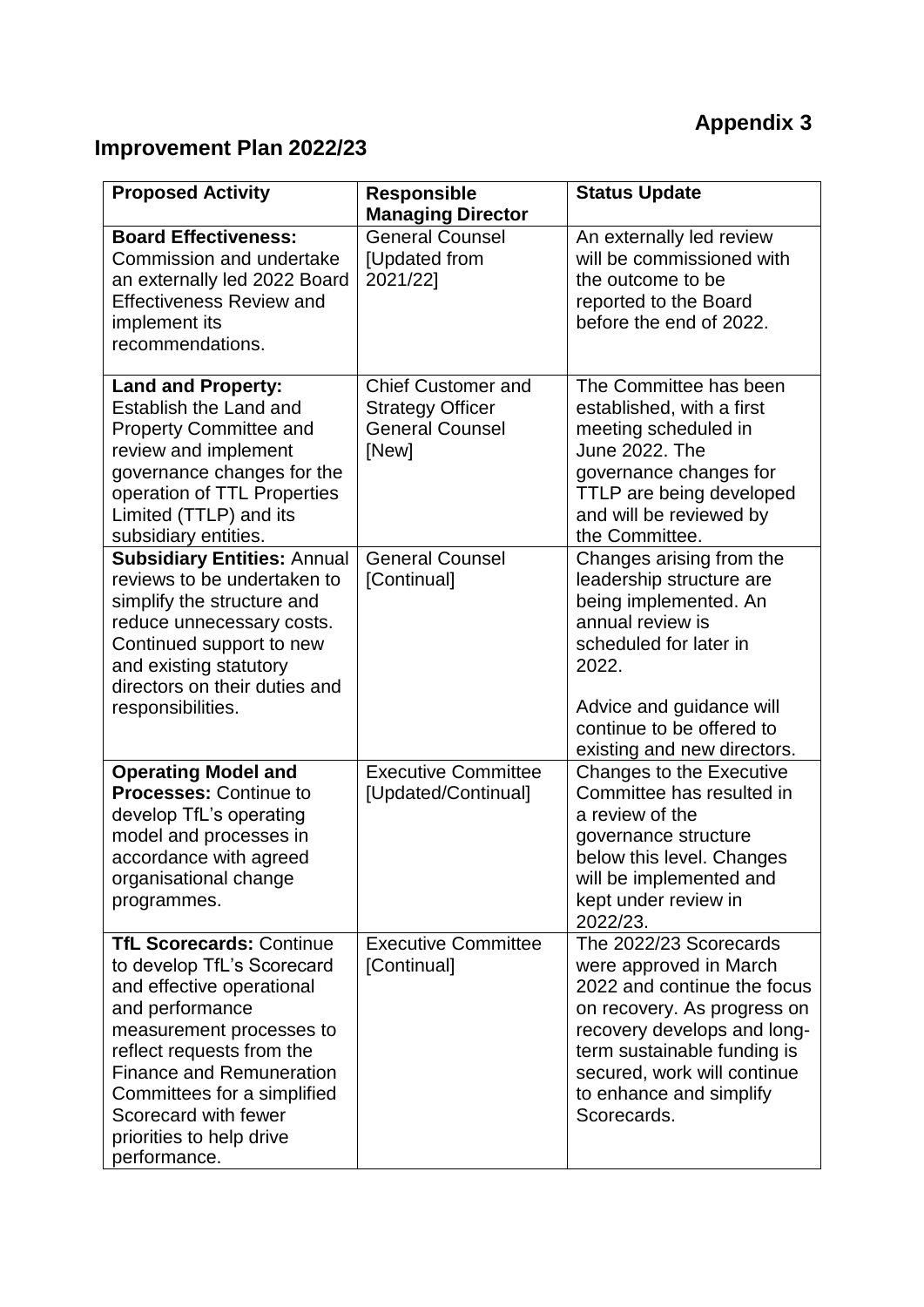| <b>Proposed Activity</b>                                                                                                                                                                                                                                                                                    | <b>Responsible</b><br><b>Managing Director</b>                                                                                               | <b>Status Update</b>                                                                                                                                                                                                                                                                                                                                                                                                                                                                                                                                              |
|-------------------------------------------------------------------------------------------------------------------------------------------------------------------------------------------------------------------------------------------------------------------------------------------------------------|----------------------------------------------------------------------------------------------------------------------------------------------|-------------------------------------------------------------------------------------------------------------------------------------------------------------------------------------------------------------------------------------------------------------------------------------------------------------------------------------------------------------------------------------------------------------------------------------------------------------------------------------------------------------------------------------------------------------------|
| <b>TfL Management System:</b><br>Continue with the<br>development of the TfL<br>wide integrated system and<br>implement changes arising<br>from the new leadership<br>structure and the Vision<br>and Values Review.                                                                                        | <b>General Counsel</b><br>[Continual]                                                                                                        | The development of the<br>Management System is a<br>continuous programme.<br>Updates will be made to<br>reflect the new leadership<br>structure and to support<br>the implementation of<br>TfL's Vision and<br>Values.                                                                                                                                                                                                                                                                                                                                            |
| Safety, Health and<br><b>Environment: To continue</b><br>to implement and embed the<br>TfL Safety, Health and<br>Environmental management<br>system.                                                                                                                                                        | <b>Chief Operations</b><br>Officer/ Chief SHE<br><b>Officer/ Executive</b><br>Committee [Continual]                                          | This work is ongoing.                                                                                                                                                                                                                                                                                                                                                                                                                                                                                                                                             |
| <b>Audit, Assurance and Risk</b><br><b>Management: Embed and</b><br>refine the Audit and<br>Assurance Plan and the<br><b>Enterprise Risk</b><br>management system.<br><b>Enterprise Risks will have</b><br>oversight by Committees<br>and Panels, addressing<br>lessons learnt from 2020/21<br>and 2021/22. | Chief Finance Officer/<br><b>General Counsel/</b><br>Director of Risk and<br><b>Assurance/ Executive</b><br>Committee<br>[Updated/Continual] | Following the new<br>leadership structure and<br>ongoing funding<br>discussions, Enterprise<br>Risks embedded in<br>2020/21 are being<br>reviewed. A workshop was<br>recently held with<br>Members and the<br>outcomes will be reported<br>to the Audit and Assurance<br>Committee. Individual<br><b>Enterprise Risks will</b><br>continue to be reported to<br>the relevant Committee or<br>Panel.                                                                                                                                                               |
| <b>Crossrail:</b> As the project<br>nears completion and is<br>completed, the governance<br>arrangements will be<br>reviewed and further<br>incorporated into TfL's<br>business as usual<br>arrangements.                                                                                                   | <b>Executive Committee</b><br>[Updated from<br>2021/22]                                                                                      | This work is ongoing. The<br>governance of the project<br>transferred to TfL on 1<br>October 2020. The<br><b>Elizabeth Line Delivery</b><br>Group and the Elizabeth<br>Line Committee have<br>operated effectively leading<br>to the opening of the<br>Elizabeth line on 24 May<br>2022. As the final stages of<br>the project are completed,<br>the operation of the<br>Delivery Group and<br>Committee will be reviewed<br>and the separate<br>governance arrangements<br>for the project will be<br>incorporated into TfL's<br>business as usual<br>processes. |